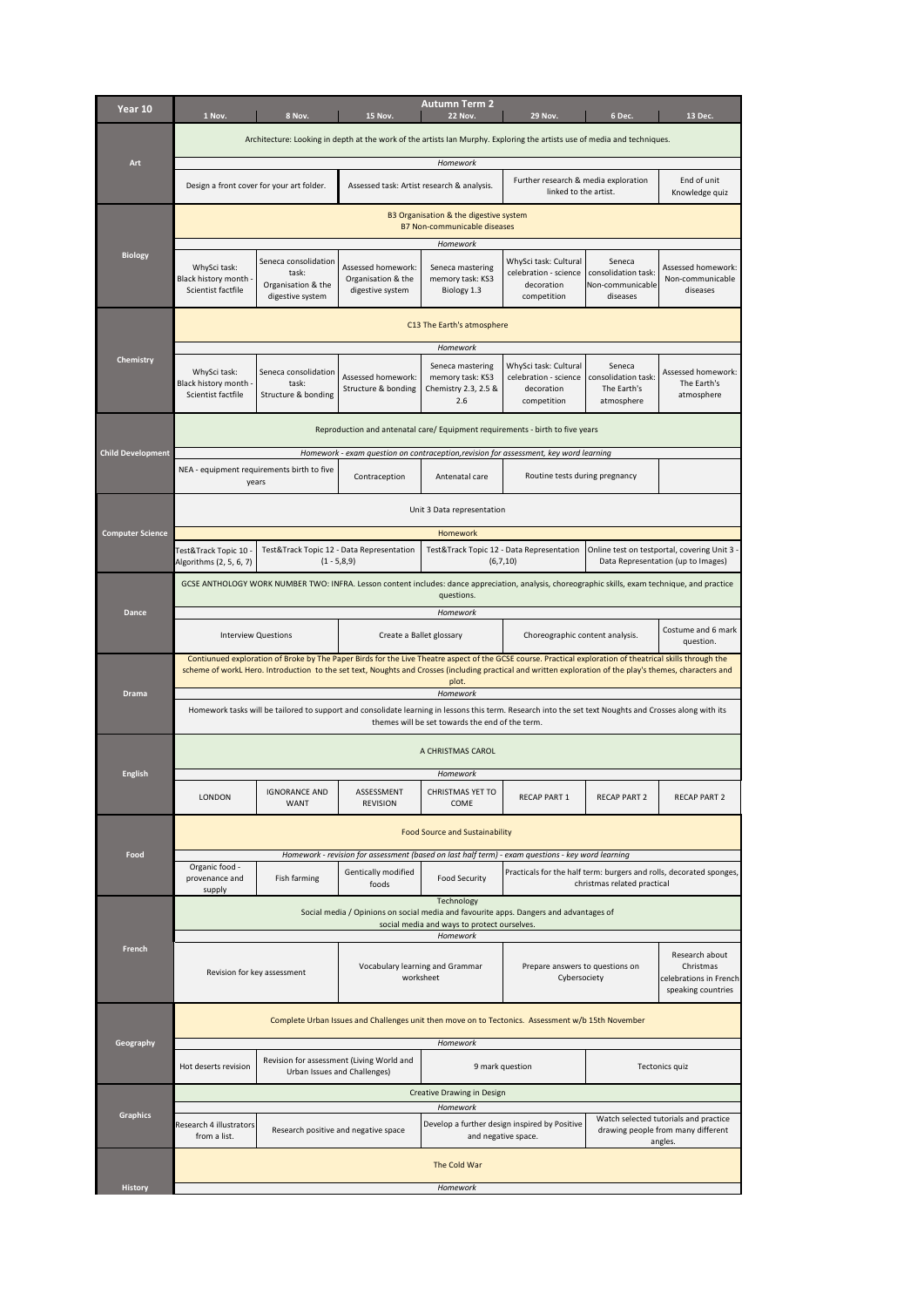| Year 10                 | 1 Nov.                                                                                                                                                                                                                                                          | 8 Nov.                                                                  | <b>15 Nov.</b>                                                                                         | <b>Autumn Term 2</b><br><b>22 Nov.</b>                        | <b>29 Nov.</b>                                                                                                                  | 6 Dec.                                                                                        | 13 Dec.                                                         |  |
|-------------------------|-----------------------------------------------------------------------------------------------------------------------------------------------------------------------------------------------------------------------------------------------------------------|-------------------------------------------------------------------------|--------------------------------------------------------------------------------------------------------|---------------------------------------------------------------|---------------------------------------------------------------------------------------------------------------------------------|-----------------------------------------------------------------------------------------------|-----------------------------------------------------------------|--|
|                         |                                                                                                                                                                                                                                                                 | Revision for assessment                                                 | Review of Cuba: Cuban Revolution, Bay of<br>Pigs & Missile Crisis                                      |                                                               | <b>Review of Detente</b>                                                                                                        |                                                                                               | Review End of Cold<br>War                                       |  |
| <b>Maths Higher</b>     | Number 2 - Review of topics from Number 1 covered in year 9 and recurring decimals to fractions and rationalising the denominator of fraxtions. Statistics 2 -<br>topics to be covered are histograms, box plots and sampling.                                  |                                                                         |                                                                                                        |                                                               |                                                                                                                                 |                                                                                               |                                                                 |  |
|                         | Homework<br>Homework will be used to consolidate learning from lesson, Quiz ReQuiz to check understanding of content covered and centralised mathswatch assignment<br>to track progress and identify areas of weakness                                          |                                                                         |                                                                                                        |                                                               |                                                                                                                                 |                                                                                               |                                                                 |  |
| <b>Maths Crossover</b>  | Algebra 3 - Review of Algebra 1 covered in year 9 and rearranging equations, linera simultaneous equations and quadratic equations.<br>Statistics 2 -<br>Topics to be covered are averages from tables, box plots and cumulative frequency.                     |                                                                         |                                                                                                        |                                                               |                                                                                                                                 |                                                                                               |                                                                 |  |
|                         | Homework<br>Homework will be used to consolidate learning from lesson, Quiz ReQuiz to check understanding of content covered and centralised mathswatch assignment<br>to track progress and identify areas of weakness                                          |                                                                         |                                                                                                        |                                                               |                                                                                                                                 |                                                                                               |                                                                 |  |
| <b>Maths Foundation</b> | Ratio & Proportion 3 - Topics to be covered are direct proportion and graphs, currency exchanges and inverse proportion.<br>Algebra 3 -<br>Review of Algebra 1 covered in year 9 and manipulating/writing expressions and expanding double brackets             |                                                                         |                                                                                                        |                                                               |                                                                                                                                 |                                                                                               |                                                                 |  |
|                         | Homework<br>Homework will be used to consolidate learning from lesson, Quiz ReQuiz to check understanding of content covered and centralised mathswatch assignment<br>to track progress and identify areas of weakness                                          |                                                                         |                                                                                                        |                                                               |                                                                                                                                 |                                                                                               |                                                                 |  |
| <b>Media Studies</b>    | <b>COMPONENT 1 - Exploring Media Products</b><br>Learning Aim A: Students will study a range of past and present media products, such as podcasts, magazines and mobile apps. Students will examine how<br>media products engage audiences for a given purpose. |                                                                         |                                                                                                        |                                                               |                                                                                                                                 |                                                                                               |                                                                 |  |
|                         | Complete your introduction on your LAA                                                                                                                                                                                                                          | Report.                                                                 | Complete your Section 1 - Target Audience<br>on your LAA Report.                                       | Homework                                                      | Complete your Section 2 - Purpose on<br>your LAA Report.                                                                        |                                                                                               | Prepare for our<br>Learning Aim B study<br>by researching media |  |
|                         | AOS 3: Popular music since the 1950s, rock and roll, rock anthems, pop ballards and solo artists from this period.<br>PRACTICAL PORTFOLIO: composition portfolio using Sibelius notation software.                                                              |                                                                         |                                                                                                        |                                                               |                                                                                                                                 |                                                                                               |                                                                 |  |
| <b>Music</b>            |                                                                                                                                                                                                                                                                 |                                                                         |                                                                                                        | Homework                                                      |                                                                                                                                 |                                                                                               |                                                                 |  |
|                         | Music Theory +                                                                                                                                                                                                                                                  | <b>Pesonal Practice</b>                                                 | Music Theory +                                                                                         | <b>Pesonal Practice</b>                                       | Music Theory +                                                                                                                  | <b>Pesonal Practice</b>                                                                       | Music Theory +<br><b>Pesonal Practice</b>                       |  |
| PE                      | Football, Fitness, Dodgeball, Badminton                                                                                                                                                                                                                         |                                                                         |                                                                                                        |                                                               |                                                                                                                                 |                                                                                               |                                                                 |  |
|                         | P2 Energy transfer by heating<br>P6 Molecules & matter                                                                                                                                                                                                          |                                                                         |                                                                                                        |                                                               |                                                                                                                                 |                                                                                               |                                                                 |  |
| <b>Physics</b>          |                                                                                                                                                                                                                                                                 | Seneca consolidation                                                    |                                                                                                        | Homework                                                      | WhySci task: Cultural                                                                                                           | Seneca                                                                                        |                                                                 |  |
|                         | WhySci task:<br>Black history month<br>Scientist factfile                                                                                                                                                                                                       | task:<br>Energy transfer by<br>heating                                  | Assessed homework:<br>Energy transfer by<br>heating                                                    | Seneca mastering<br>memory task: KS3<br>Physics 3.2           | celebration - science<br>decoration<br>competition                                                                              | consolidation task:<br>Molecules &<br>matter                                                  | Assessed homework:<br>Molecules & matter                        |  |
|                         | Materials and processes                                                                                                                                                                                                                                         |                                                                         |                                                                                                        |                                                               |                                                                                                                                 |                                                                                               |                                                                 |  |
| <b>Product Design</b>   |                                                                                                                                                                                                                                                                 |                                                                         |                                                                                                        | Homework                                                      |                                                                                                                                 |                                                                                               |                                                                 |  |
|                         | Text                                                                                                                                                                                                                                                            |                                                                         | homework sheets recapping and revioion for homework sheets recapping and revioion for<br>using Timbers | What are our                                                  | using Polymers                                                                                                                  | Planning, design and sketching task                                                           |                                                                 |  |
| <b>PSHE</b>             | <b>First Aid</b>                                                                                                                                                                                                                                                | Discrimination                                                          | Extremism and<br><b>Honour in Violence?</b>                                                            | responsibilities? and<br>Cults                                | Social media and<br><b>Sexting</b>                                                                                              | Harrassment and<br>Money                                                                      | What are my money<br>options?                                   |  |
| <b>RE Core</b>          | Death and afterlife - We will explore religious and non-religoius arguments on death and afterlife                                                                                                                                                              |                                                                         |                                                                                                        |                                                               |                                                                                                                                 |                                                                                               |                                                                 |  |
| RE / Philosophy         | <b>Christianity: Practices</b><br>Homework                                                                                                                                                                                                                      |                                                                         |                                                                                                        |                                                               |                                                                                                                                 |                                                                                               |                                                                 |  |
|                         |                                                                                                                                                                                                                                                                 | Revision - GCSE POD                                                     | 4 mark exam question                                                                                   |                                                               | Spelling test - literacy support                                                                                                |                                                                                               | Oak National<br>Academy - Revision<br>lesson                    |  |
| <b>Combined Science</b> | B3 Organisation & the digestive system<br>C13 The Earth's atmosphere<br>P1 Conservation & dissipation of energy                                                                                                                                                 |                                                                         |                                                                                                        |                                                               |                                                                                                                                 |                                                                                               |                                                                 |  |
|                         |                                                                                                                                                                                                                                                                 |                                                                         |                                                                                                        | Homework                                                      |                                                                                                                                 | Seneca                                                                                        |                                                                 |  |
|                         | WhySci task:<br>Black history month<br>Scientist factfile                                                                                                                                                                                                       | Seneca consolidation<br>task:<br>Organisation & the<br>digestive system | Assessed homework:<br>Organisation & the<br>digestive system                                           | Seneca mastering<br>memory task: P3<br>Energy resources       | WhySci task: Cultural<br>celebration - science<br>decoration<br>competition                                                     | consolidation task:<br>Conservation &<br>dissipation of<br>energy & The<br>Earth's atmosphere | Assessed homework:<br>Conservation &<br>dissipation of energy   |  |
| Spanish                 | Y10 assessment/Technology and social networks/ present and perfect tense                                                                                                                                                                                        |                                                                         |                                                                                                        |                                                               |                                                                                                                                 |                                                                                               |                                                                 |  |
|                         | Revision for key assessment/vocabulary on<br>technology                                                                                                                                                                                                         |                                                                         |                                                                                                        | Homework<br>Worksheet about communicating via social<br>media |                                                                                                                                 | Quiz on Forms reading task                                                                    |                                                                 |  |
| <b>Sports Studies</b>   | Practical - methods of training :Interval, Weights. Fitness testing.                                                                                                                                                                                            |                                                                         |                                                                                                        |                                                               |                                                                                                                                 |                                                                                               |                                                                 |  |
|                         | Homework                                                                                                                                                                                                                                                        |                                                                         |                                                                                                        |                                                               |                                                                                                                                 |                                                                                               |                                                                 |  |
|                         | Practical - Methods of Training: Interval,                                                                                                                                                                                                                      | Weights, Circuits, Fartlek                                              | Unit 1 Assessment -<br>practice paper                                                                  |                                                               | Practical - Methods of Training: Interval,<br>Fitness Testing - conducting tests and<br>Weights, Circuits, Fartlek<br>variables |                                                                                               |                                                                 |  |